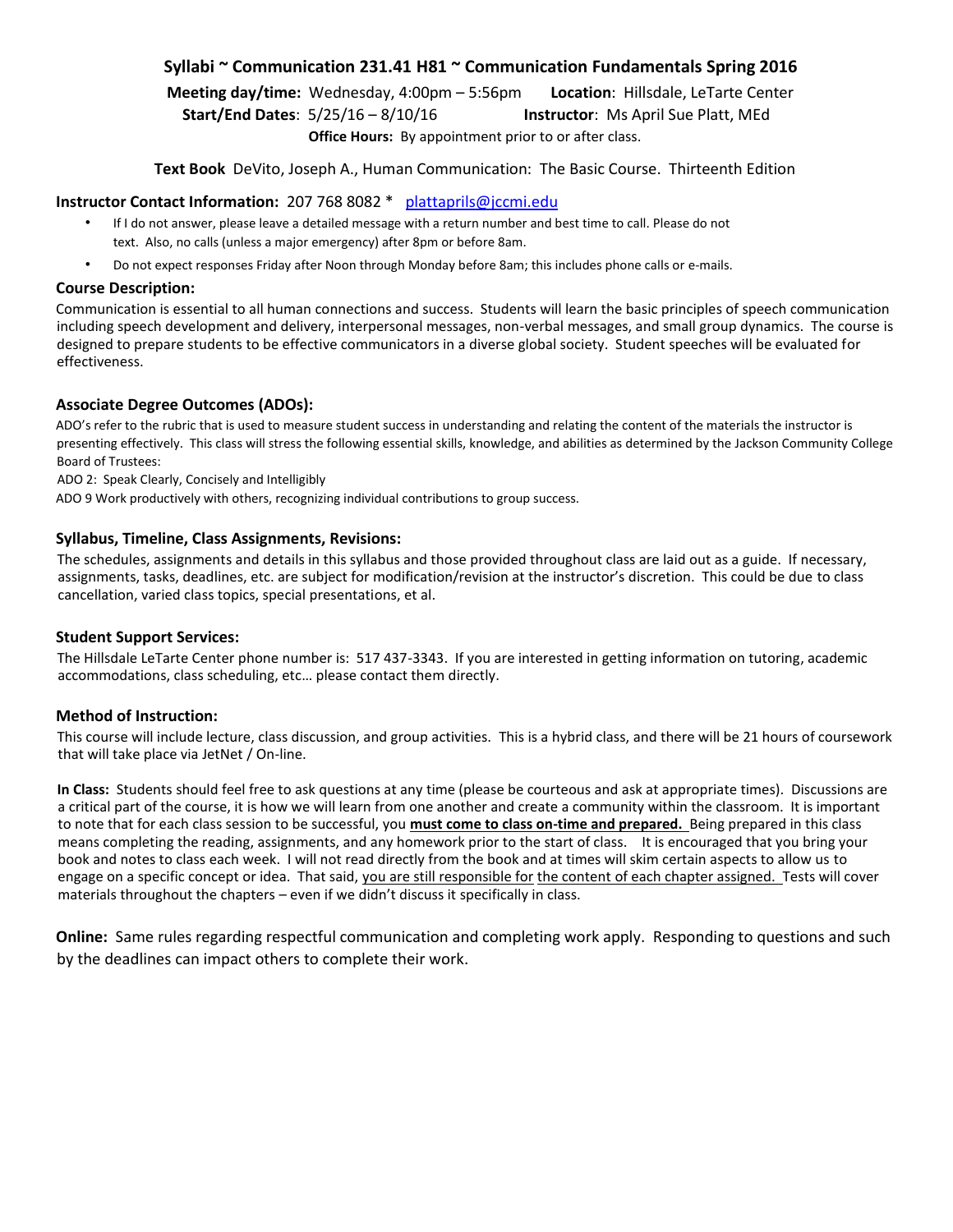# **Attendance:**

Given this class meets weekly, it is imperative that you are at each class. JetNet will be utilized to share what was covered in class, but power points, lectures, notes, etc will not be uploaded. In my experience, students who ATTEND class, are on-time, and prepared (readings completed, etc) have higher success rates.

Class attendance is a factor into your grade. Realizing that things do come up – circumstances beyond one's control (emergency room, death in family, etc) if you are able to provide documentation of your reason I will take the absence into consideration. If you are absent, it is your responsibility to get information either from JetNet or a classmate.

Keep in mind – you have made a conscious decision to register for this class… please think through possible issues (transportation, child care, work, etc) and come up with "plan b and c." Your failure to attend, prepare, or complete work accordingly is not an emergency for the instructor or reason for special consideration for final grades, incompletes, etc.

# **Attendance/Check-Ins:**

- Assignments given for participation points (it will be loaded into JetNet this way) **cannot** be made up. Therefore, if you are absent and in class work is completed and participation points are given – you will get a 0.
- 1) If you are late, the instructor will not go in and automatically change the "absence to late." You must see the instructor after class. At that time, the correction will be made. This must be completed the day of.
- 2) If there is any type of review quiz given at the start of class and if you arrive late 10 minutes or more into the quiz you will not be given the opportunity to take the quiz/review.

# **Preparation:**

- Keeping up with reading and assignments is integral to your success as a College Student, and especially in this class. We will cover approximately one chapter each week.
	- Late work will be accepted for one week; and it will automatically be reduced to 50% of initial available points.
	- After one week; a 0 will be posted for grades.
- Use a planner, for this course and others. Mark deadlines, tests, papers presentation days, special projects, etc.
- Plan to do work BEFORE "the night before class or morning of…" There are always things that come up, distractions, computer issues, printer problems, flash drive concerns, etc. This is no excuse.
- Homework should be ready at the start of class. Most "papers" will be loaded directly into JetNet. No excuses. Come early, print them the night before, etc. If you have issues with technology… PRINT TWO (just in case there are spills or other things that come up).
- How much time should you expect to put into this class OUTSIDE of our meeting time? Traditional theories say for every ONE HOUR IN the classroom, a student should spend at least TWO HOURS working outside (per week). This will vary on your reading speed, motivation to get projects done, distractions, etc.
- Again, plan accordingly. You know in advance the expectations… so to alleviate stress later in the semester block off specific time to complete homework for each class.

# **Instructor Expectations:**

You can expect that I will come prepared to class… will ask you to engage in dialogue with one another… complete your work… and have fun! I am here to help engage you in the learning process and help your college experience be great, not just in this class, but in others. It is encouraged of you to think outside of the box, step outside yourself/your norms, investigate, be inquisitive… allow yourself to "stretch." When you do this… you will get the most out of this course!

# **Incomplete/Withdrawal:**

If you have questions about Incompletes/Withdrawals you can receive more information via the JCC website: [www.jccmi.edu](http://www.jccmi.edu/) (click current students or academics). Withdrawals can impact your financial aid and your long-term grade point average. Before withdrawing, you are encouraged to speak to a student services staff member.

Please note that purchasing the wrong book, not "getting the grade you want," going on vacation, not having time to study, etc are not ample reasons to warrant an incomplete.